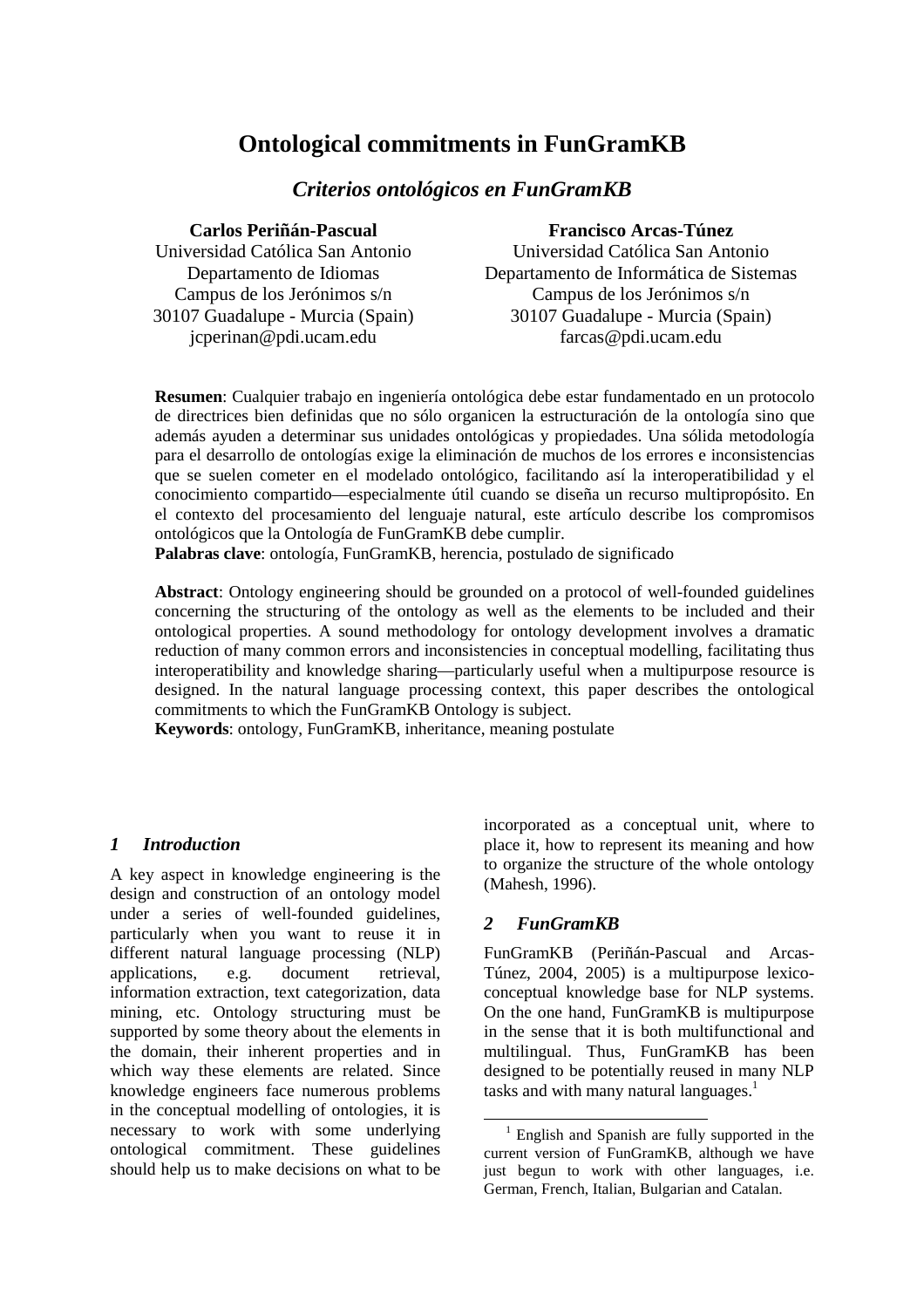On the other hand, our knowledge base comprises three major knowledge levels, consisting of several independent but interrelated modules:

Lexical level:

- The Lexicon stores morphosyntactic, pragmatic and collocational information about lexical units.
- The Morphicon helps our system to handle cases of inflectional morphology.

## Grammatical level:

The Grammaticon is composed of several Constructicon modules whose constructional schemata help Role and Reference Grammar to build the semanticssyntax-semantics linkage (Van Valin and LaPolla, 1997; Van Valin, 2005).

Conceptual level:

- The Ontology is presented as a hierarchical catalogue of the concepts that a person has in mind when talking about everyday situations. Here is where semantic knowledge is stored in the form of meaning postulates.
- The Cognicon stores procedural knowledge (e.g. how to fry an egg, how to buy a product, etc) by means of scripts, i.e. conceptual schemata in which a sequence of stereotypical actions is organised on the basis of temporal continuity, and more particularly on the basis of Allen's temporal model (Allen, 1983; Allen and Ferguson, 1994).
- The Onomasticon stores information about instances of entities and events, such as Bill Gates, Taj Mahal, or 9/11. This module stores two different types of schemata (i.e. snapshots and stories), since instances can be portrayed synchronically or diachronically.

In the FunGramKB architecture, every lexical or grammatical module is languagedependent, whereas every conceptual module is shared by all languages. In other words, computational linguists must develop one Lexicon, one Morphicon and one Grammaticon for English, one Lexicon, one Morphicon and one Grammaticon for Spanish and so on, but knowledge engineers build just one Ontology, one Cognicon and one Onomasticon to process any language input conceptually. In this scenario, the Ontology becomes the pivotal module for the whole architecture, which explains why this model is conceptually rather than lexically-driven.

# *3 Ontological commitments*

Nowadays there is no single right methodology for ontology development. Ontology design tends to be a creative process, so it is probable that two ontologies designed by different people have a different structuring (Noy and McGuinness, 2001). To avoid this problem, the ontology model should be founded on a solid methodology. The remaining of this section describes seven methodological criteria applied to the FunGramKB Ontology, some of which are based on principles implemented in other NLP projects (Bouaud et al., 1995; Mahesh, 1996; Noy and McGuinness, 2001).

# **3.1 Commitment #1: universality and linguistic motivation**

FunGramKB is provided with a universal, linguistically-motivated and general-purpose ontology.

Firstly, the FunGramKB Ontology takes the form of a universal concept taxonomy, where "universal" means that every concept<sup>2</sup> we imagine has, or can have, an appropriate place in the Ontology. A universal approach is adopted on the relation between language and conceptualization, where cross-lingual differences in syntactic constructions do not necessarily involve conceptual differences (cf. Jackendoff, 1990). In our case, the relation between language structures and conceptual constructs is mediated by conceptual logical structures (CLS), where phenomena such as diathetic alternations are directly reflected. The role of a CLS is to serve as a bridge between the more abstract level as represented in the Ontology and the particular idiosyncrasies as coded in a given linguistic expression. Therefore, CLSs are used as the interface between the semantic structure and the syntactic representation of sentences. To illustrate, the

<sup>&</sup>lt;sup>2</sup> Terms such as "class", "category" or "semantic type" are often used in ontology engineering to refer to elements such as FunGramKB "concepts". However, we prefer the latter, since it better describes the domain of processing in the two-tier model of our NLP knowledge base, i.e. lexical level and conceptual level.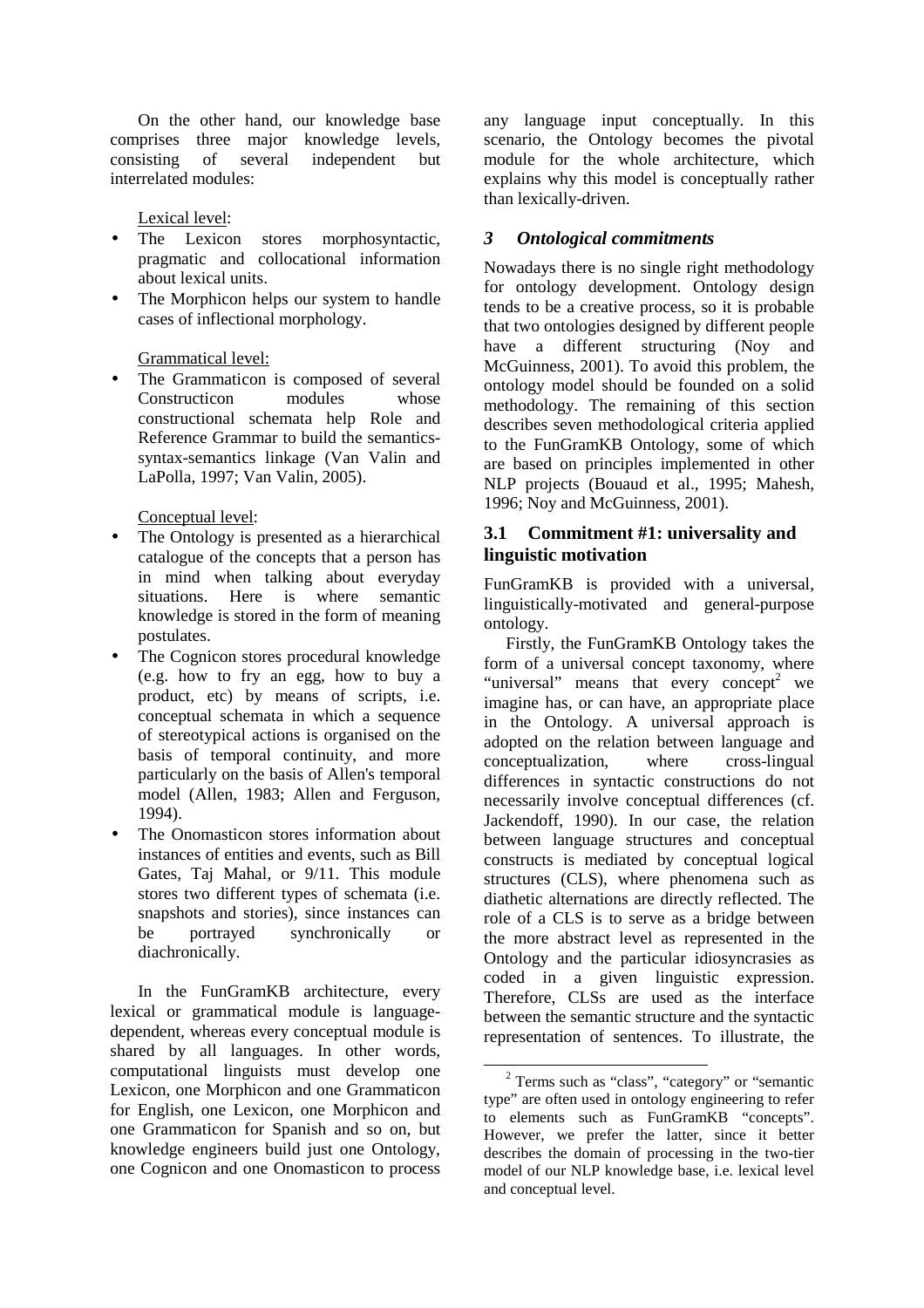CLS of sentence (1) is presented in  $(2)$ :<sup>3</sup>

- (1) Betty asked Bill for the aspirin.
- (2)  $\leq$ <sub>IF</sub> DEC  $\leq$ <sub>TNS</sub> PAST  $\leq$ [do (%BETTY\_00, [+REQUEST\_01 (%BETTY\_00, %BILL\_00)])] PURP [do (%BILL\_00, 0)] CAUSE [BECOME +REQUEST\_01 (%BETTY\_00, \$ASPIRIN\_00)]>>>

Secondly, the FunGram<sub>KB</sub> Ontology is linguistically motivated, but not languagedependent. In other words, the Ontology is involved with the semantics of lexical units, but the knowledge stored in the Ontology is not specific to any particular language. Thus, a new concept should be introduced in the Ontology whenever there is at least one lexical unit whose meaning does not match any of the meaning postulates stored in the knowledge base, provided that the values of the ontological properties of that new concept are shared by all lexical units which are linked to it. In this respect, it is commonly said that the model of the world portrayed in a particular ontology is generally biased by distinctions made in the knowledge engineers' languages (Hovy and Nirenburg, 1992). Consequently, an ontology can be closer to some language communities than to others, finally affecting the ontology design. However, this is not a real problem in FunGramKB, because the structuring of the Ontology is guided by a process of negotiation. More particularly, the basic conceptual level of the Ontology can be slightly re-modelled as knowledge from other languages is being incorporated.

Finally, the FunGramKB Ontology is general-purpose, because neither it is domainspecific nor contains terminological knowledge.<sup>4</sup>

#### **3.2 Commitment #2: three-layered ontology model**

 $\overline{a}$ 

The FunGramKB Ontology distinguishes three different conceptual levels, each one of them with concepts of a different type:

(i) Metaconcepts, preceded by symbol #

(e.g. #ABSTRACT, #COLLECTION, #EMOTION, #POSSESSION, #TEMPORAL etc), constitute the upper level in the taxonomy. The analysis of the upper level in the main linguistic ontologies—DOLCE (Gangemi et al., 2002), Generalized Upper Model (Bateman, Henschel and Rinaldi, 1995), Mikrokosmos (Mahesh and Nirenburg, 1995), SIMPLE (Lenci et al., 2000), SUMO (Niles and Pease, 2001) led to a metaconceptual model whose design contributes to the integration and exchange of information with other ontologies, providing thus standardization and uniformity. The result amounts to forty-two metaconcepts distributed in three subontologies: #ENTITY, #EVENT and #QUALITY.

(ii) Basic concepts, preceded by symbol +  $(e.g. + \text{BOOK} \ 00, + \text{DIRTY} \ 00, + \text{FORGET} \ 00,$ +HAND\_00, +MOVE\_00 etc), are used in FunGramKB as defining units which enable the construction of meaning postulates for basic concepts and terminals, as well as taking part as selectional preferences in thematic frames. The starting point for the identification of basic concepts was the defining vocabulary in *Longman Dictionary of Contemporary English* (Procter, 1978), though deep revision was required in order to perform the cognitive mapping into a single inventory of about 1,300 basic concepts.<sup>5</sup>

(iii) Terminals (e.g. \$AUCTION\_00, \$CADAVEROUS 00, \$METEORITE 00, \$SKYSCRAPER\_00, \$VARNISH\_00 etc) are headed by symbol \$. The borderline between basic concepts and terminals is based on their definitory potential to take part in meaning postulates. Hierarchical structuring of the terminal level is practically non-existent.

Theoretically speaking, there are two basic strategies in ontology development. On the one hand, a top-down approach starts with the definition of the most general concepts in the domain and then they are further specialized. On the other hand, a bottom-up approach starts with the definition of the most specific concepts with subsequent grouping of these concepts into more general concepts. FunGramKB employs an "integrated top-down and bottom-up" development process split into three subsequent

<sup>&</sup>lt;sup>3</sup> CLSs are inspired on the logical structures in the Role and Reference Grammar (Van Valin and LaPolla, 1997; Van Valin, 2005). The main difference is that the former are rooted in the FunGramKB conceptual knowledge repository.

<sup>4</sup> In brief, we shall like to extend the FunGramKB Ontology to include terminological submodules.

<sup>&</sup>lt;sup>5</sup> This basic level has been tested for validation with the defining vocabulary in the dictionaries of other languages, e.g. *Diccionario para la Enseñanza de la Lengua Española* (VOX-Universidad de Alcalá de Henares, 1995).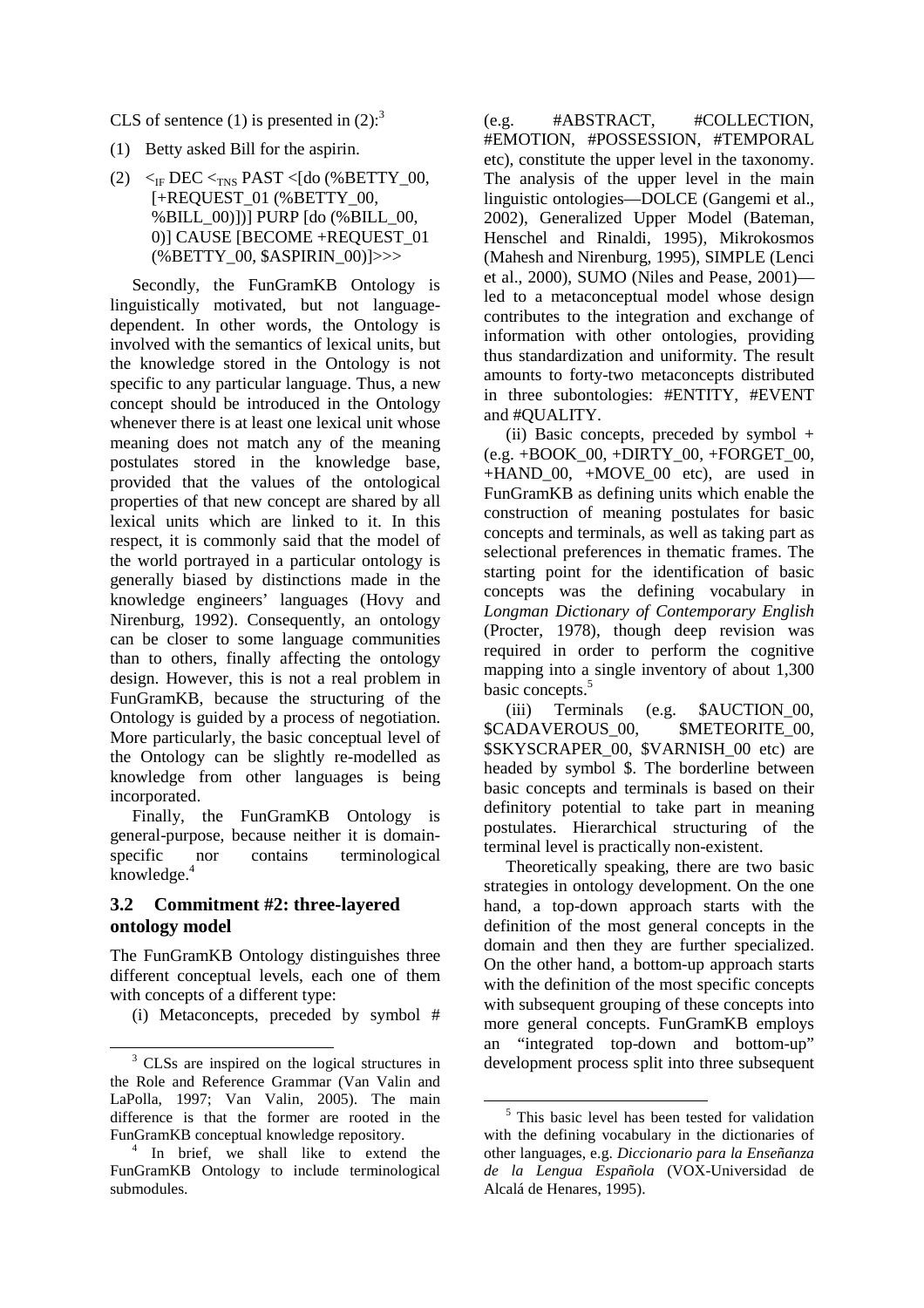phases. In a first stage, a shared view of the modelled world was sought to shape the upper level (i.e. metaconceptual level). In a second stage, the most descriptive concepts were hierarchically arranged in a middle level (i.e. basic level). In a third stage, the most specific concepts are incorporated as leaves of the ontology (i.e. terminal level). Thus, we started with metaconcepts until terminal concepts were reached (globally top-down), but each ontology level was developed in a locally bottom-up fashion. Although bottom-up approaches tend to lead to *ad hoc* ontologies, this problem is solved by postulating the high-level ontology beforehand. Currently, the third stage of the ontology modelling is still being developed. Indeed, the development of the FunGramKB Ontology is grounded on a spiral model, where conceptual promotion and demotion can occur between the basic and terminal levels. Thus, some terminal concepts can be "promoted" to basic concepts when the inclusion of a new language demands a slightly different view to the world model. On the contrary, some basic concepts can be "demoted" to teminal concepts when their expectations as meaning descriptors are not finally fulfilled. In any case, the metaconceptual level always remains stable. Figure 1 illustrates the design of the FunGramKB Ontology.



Figure 1: FunGramKB Ontology design.

The motivation of constructing such an ontology model responds to the need of a core level of knowledge (i.e. basic concepts) playing a pivotal role between those universal categories which can facilitate ontology interoperatibility (i.e. metaconcepts) and those particular concepts which can grant immediate applicability (i.e. terminals).

## **3.3 Commitment #3: non-atomic conceptual units**

In FunGramKB, basic and terminal concepts are not stored as atomic symbols but are provided with conceptual properties such as the thematic frame and the meaning postulate. Both of them are conceptual schemata, since they employ concepts—and not words—as the building blocks for the formal description of meaning. Thus, thematic frames as well as meaning postulates become languageindependent conceptual knowledge representations.

Every event and quality in the Ontology is assigned one single thematic frame, i.e. a conceptual construct which states the number and type of participants involved in the prototypical cognitive situation portrayed by the event. To illustrate, we present the thematic frame of  $+$ OPEN 01 (3), to which lexical units such as *open* [Eng], *abrir* [Spa], *offnen* [Ger], *ouvrir* [Fre] and *aprire* [Ita] are linked:<sup>6</sup>

(3) (x1)Agent (x2: +DOOR  $\overline{00}$  ^ +WINDOW\_00)Theme (x3)Location  $(x4)$ Origin  $(x5)$ Goal

Thematic frames can also include those selectional preferences typically involved in the cognitive situation.<sup>7</sup> Thus, thematic frame  $(1)$ describes a prototypical cognitive scenario in which "entity<sub>1</sub> (Agent) moves entity<sub>2</sub> (Theme)—being typically a door or window from one place (Origin) to another (Goal), there also being a place (Location) along which entity<sub>2</sub> moves". Although one or more subcategorization frames can be assigned to a single lexical unit, every concept is provided with just one thematic frame.

A meaning postulate is a set of one or more logically connected predications (e<sub>1</sub>, e<sub>2</sub>... e<sub>n</sub>), i.e. conceptual constructs carrying the generic features of concepts.<sup>8</sup> Consider (4-5) as a representation of the thematic frame and

<sup>6</sup> Although FunGramKB knowledge is stored in XML, examples of thematic frames and meaning postulates shown in this paper are presented by means of those parenthetic string representations created by language engineers through FunGramKB Suite (www.fungramkb.com).

<sup>7</sup> Selectional preferences are stated when they can exert some predictive power on the participant.

<sup>8</sup> Periñán-Pascual and Arcas-Túnez (2004) describe the formal grammar of well-formed predications for meaning postulates in FunGramKB.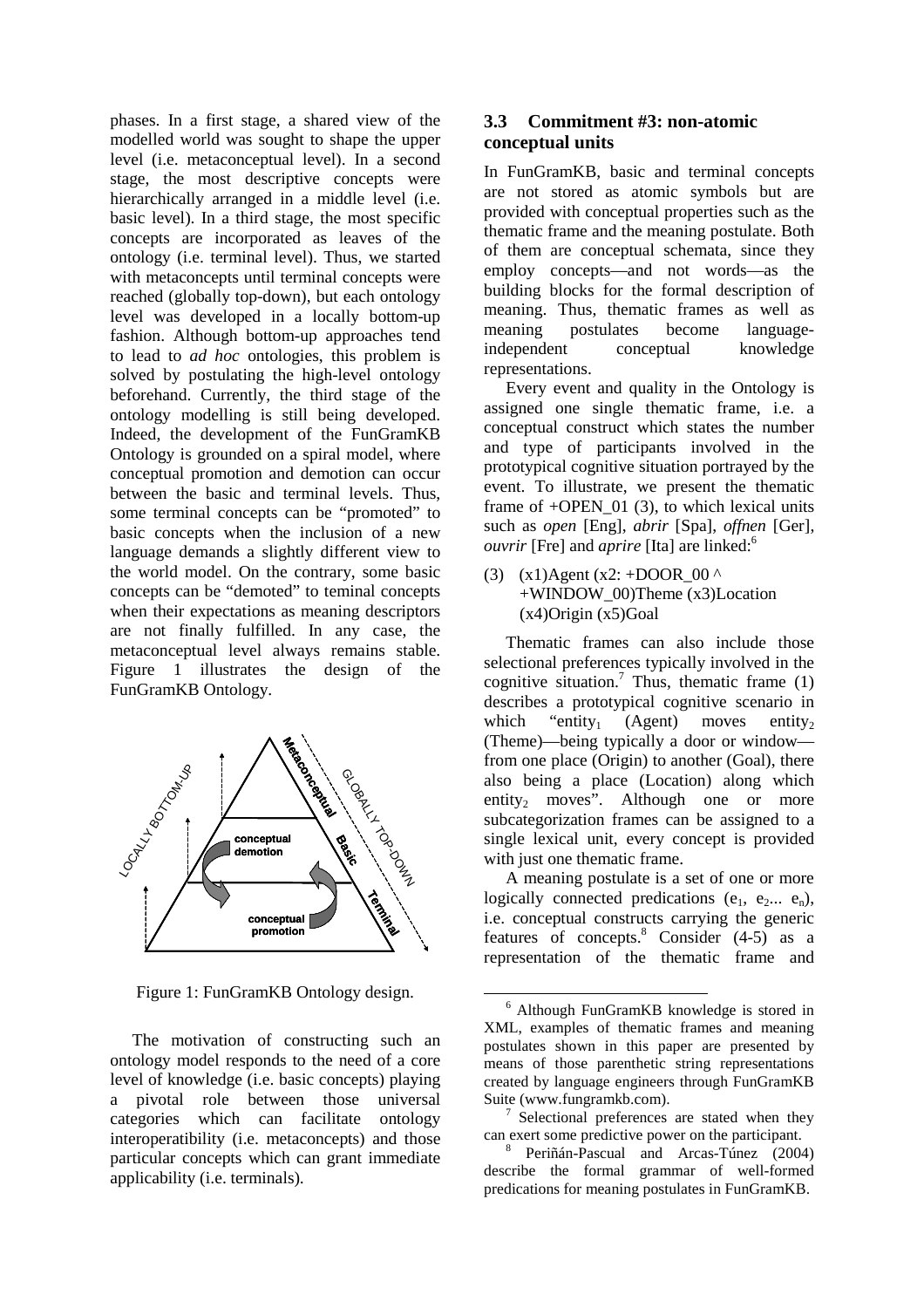meaning postulate of +INGEST\_00, to which lexical units *drink* [Eng], *beber* [Spa], *trinken* [Ger], *boire* [Fre] and *bere* [Ita] are linked:

- (4)  $(x1: +HUMAN 00^{\circ})$  $+ANIMAL$  00)Agent (x2: +LIQUID\_00)Theme (x3: +THROAT\_00)Location (x4)Origin (x5: +STOMACH\_00)Goal
- $(5)$  +(e1: +ABSORB 00 (x1)Agent (x2)Theme (x6)Location (x4)Origin (x7: +MOUTH\_00)Goal (f1: x6)Instrument (f2: (e2: +SWALLOW\_00 (x1)Agent (x2)Theme (x3)Location (x7)Origin (x5)Goal))Purpose)

The thematic frame of +INGEST\_00 depicts a situation in which five participants are typically involved: a person or animal (x1) makes a liquid  $(x2)$  move through their throat  $(x3)$  from one place  $(x4)$  to their stomach  $(x5)$ . If the semantic burden of this concept, and consequently of their corresponding words, lay just on this thematic frame, then we would not be actually describing the conceptual content of those lexical units. This is the reason why meaning postulates were introduced as notational devices for the representation of conceptual meaning in the Ontology. Unlike some other approaches in NLP, FunGramKB adopts a deep semantic approach which strongly emphasizes the commitment to provide meaning definition via meaning postulates. For example, (6) presents the natural language equivalent of the meaning postulate of +INGEST\_00:

(6) A person or animal absorbs a liquid through an instrument to the mouth with the purpose of swallowing it to the stomach.

## **3.4 Commitment #4: meaning postulates as ontology organizers**

The structure of the FunGramKB Ontology complies with the similarity, specificity and opposition principles applied to the meaning postulates of concepts.

Firstly, all subordinate concepts must share the meaning postulate of their superordinate concept (i.e. similarity principle), though nonmonotonicity is permitted.

Secondly, all subordinate concepts must have a meaning postulate which states a distinctive feature (or *differentiae*) not present in the meaning postulate of its superordinate concept (i.e. specificity principle). Therefore, a new conceptual unit can be placed within the Ontology providing that there is some information which can be expressed about that concept and was not already stated about the superordinate concept. However, it is necessary to achieve a balance in the ontology design in order to avoid the creation of multiple subordinate concepts on the basis of minor specifications on superordinate concepts.

Finally, *differentiae* in the meaning postulates of sibling concepts must be incompatible one another (i.e. opposition principle). In this way, every subordinate concept has an exclusive value within the cognitive dimension established by the superordinate concept.

Strictly speaking, these principles are not directly applied to the meaning postulates stored in the knowledge base but to the output of the Microconceptual-Knowledge Spreading (MicroKnowing), a pre-reasoning process for the construction of the extended meaning postulate of a concept. The MicroKnowing takes place in a multi-level scenario, since it is performed by the iterative application of two types of reasoning mechanisms: inheritance and inference. Whereas inheritance strictly involves the transfer of one or more predications from a superordinate concept to a subordinate one in the Ontology, our inference mechanism is based on the constructs shared between predications linked to conceptual units which do not take part in the same subsumption relation within the Ontology. It might be the case that two hierarchically-linked concepts could not be distinguished by means of their meaning postulates; this is feasible providing that their extended meaning postulates are dissimilar, since different predications are inferred. Indeed, this approach is an advantage of the FunGramKB Ontology model, since meaning postulates are underspecified in order to avoid unnecessary duplication of information. Therefore, the MicroKnowing plays the role of a pre-reasoner running on the Ontology with the aim of minimizing redundancy as well as maximizing informativeness in the semantic and world knowledge repository of FunGramKB.<sup>9</sup>

<sup>&</sup>lt;sup>9</sup> A more accurate account of the resolution of incompatibilities in the MicroKnowing is described in Periñán-Pascual and Arcas-Túnez (2005).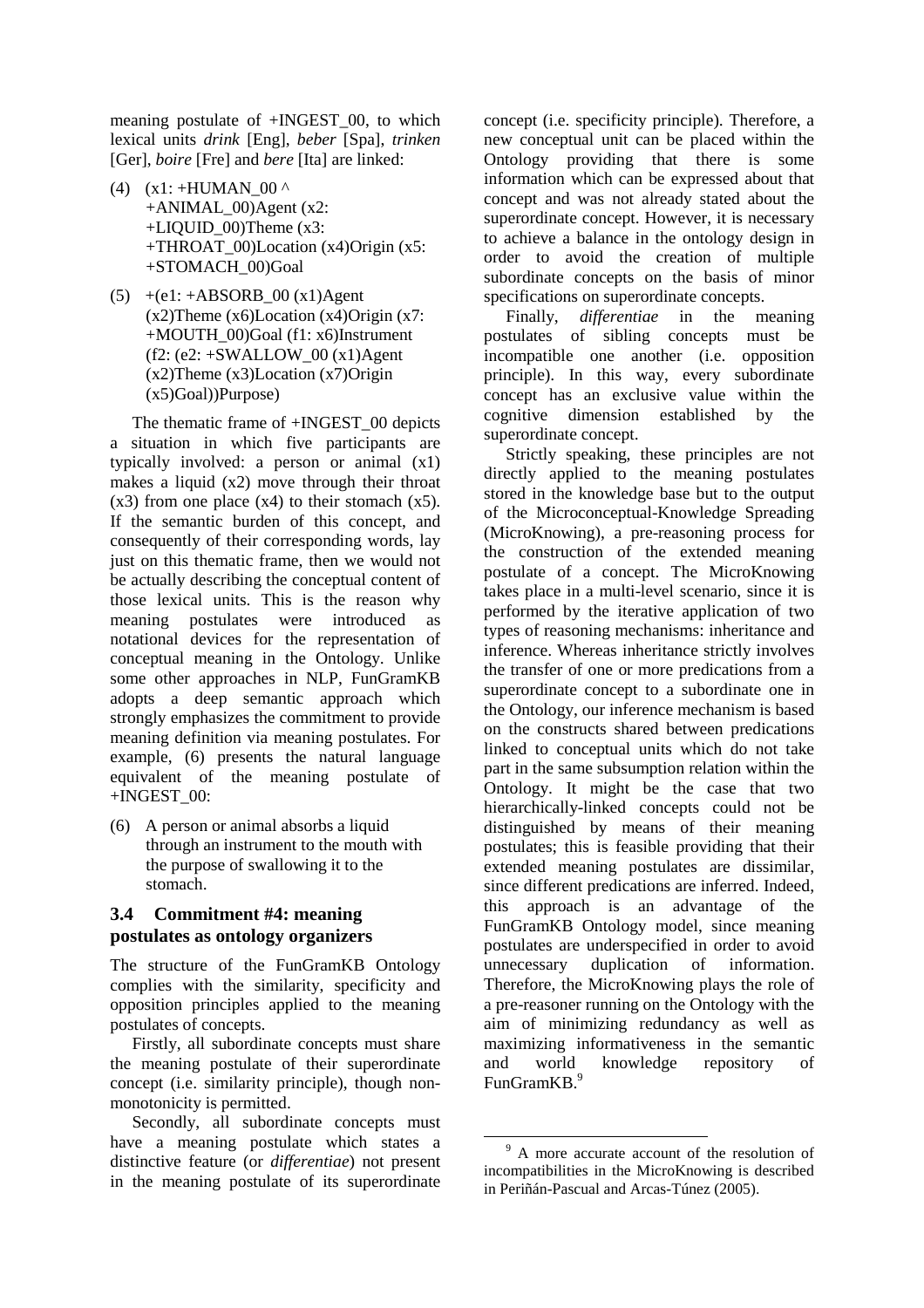# **3.5 Commitment #5: IS-A taxonomic relation**

At first sight, it can seem that the exclusive use of the IS-A relation can impoverish the ontology model. Indeed, a consequence of this restriction on the taxonomic relation is found in the modelling of the upper level into three subontologies, where metaconcepts #ENTITY, #EVENT and #QUALITY arrange nouns, verbs and adjectives respectively in cognitive dimensions. However, the fact that concepts linked to lexical units of different grammatical categories are not explicitly connected in the Ontology doesn't prevent FunGramKB to relate those lexical units in the conceptual level through their meaning postulates. Indeed, the Ontology establishes a high degree of connectivity among concepts by taking into account conceptual components which are shared by their meaning postulates. In order to incorporate human beings' commonsense, the Ontology must identify the relations which can be established among conceptual units, and hence among lexical units. However, displaying conceptual similarities and differences through taxonomic relations turns out to be more chaotic than through meaning postulates linked to conceptual units. For example, some ontologies present PART-OF as a taxonomic relation, so VEHICLE and WHEEL would be explicitly linked through the ontology structuring itself. However, problems arise when inheritance takes place, since the properties of the superordinate are inherited by the subordinate. On the contrary, FunGramKB can retrieve any kind of relation by means of their meaning postulates, as can be seen in (7), as well as maintaining the consistency of the Ontology.

(7)  $+(e1: +BE_00(x1: +VEHICLE_00)$ Theme  $(x2: +TRANSPORT$  00)Referent) \*(e2:  $+COMPRISE$  00 (x1)Theme (x3: +WHEEL\_00)Referent)

## **3.6 Commitment #6: multiple inheritance**

The model of the FunGramKB Ontology allows multiple inheritance, where a conceptual unit can be subsumed by two or more concepts, creating complex hierarchies in the form of a mesh instead of a tree. In case of multiple inheritance, the first predication of the meaning postulate always includes all the superordinate concepts of the *definiendum*, together with one and only one logical relation  $(\&, |$  or  $\land$ ) between the multiple parents. In other words, FunGramKB gives the possibility to state if a subordinate concept can refer simultaneously to the referents of all its superordinate concepts (8), or if the conceptual parents are disjuncts (9).

- (8)  $+(e1: +BE_00 (x1: +HAIR_01)$ Theme  $(x2: +BODY$  PART 00 & +GROUP\_00)Referent) (e2: +COMPRISE\_00 (x2)Theme (x3: +HAIR\_00)Referent))
- (9)  $+(e1: +BE_00 (x1: +DRUG_00)$ Theme  $(x2: +SOLID_00^+ +LIQUID_00^+)$ +GAS\_00)Referent) \*(e2:  $n + BE_01$  (x1)Theme (x3: +LEGAL\_00)Attribute)  $*(e3: + INGEST 00 (x4) Agent (x1)Then)$  $(x5)$ Location  $(x6)$ Origin  $(x7)$ Goal (f1: (e4: +BE\_01 (x4)Theme (x8: +HAPPY\_00 | +NERVOUS\_00)Attribute))Result)

The meaning postulate of a concept can also help to determine the IS-A path to its root. For example, as can be seen in the meaning postulates of +DRUG\_00 (9) and +BALL\_00 (10), both of them are a kind of +SOLID\_00.

 $(10) + (e1: +BE_00 (x1: +BALL_00)$ Theme (x2: +ARTIFICIAL\_OBJECT\_00 & +CORPUSCULAR\_00 & +SOLID\_00)Referent)  $*(e2: +BE_01(x1)$ Theme (x3: +ROUND\_00)Attribute)  $*(e3: +PLAY_00(x4))$ +HUMAN\_00)Theme (x5)Referent (f1:  $x1)$ Instrument (f2: (e4: +THROW 00  $(x4)$ Agent  $(x1)$ Theme  $(x4)$ Origin  $(x6)$ Goal))Manner  $\wedge$  (f3: (e5: +HIT 00  $(x4)$ Agent  $(x1)$ Theme  $(x4)$ Origin  $(x6)$ Goal (f4: +FOOT\_00)Instrument))Manner)

In turn, +SOLID\_00 can be a subordinate of +CORPUSCULAR\_00 or +SUBSTANCE\_00, both of which can be subordinated to +ARTIFICIAL\_OBJECT\_00 or +NATURAL\_OBJECT\_00. The problem is that, unlike +DRUG\_00, +BALL\_00 does not share the conceptual path of its ontological ancestors, since it is neither +SUBSTANCE\_00 nor +NATURAL\_OBJECT\_00, as illustrated in Figure 2. FunGramKB solves this type of problems on multiple inheritance by explicitly stating in the first predication of the meaning postulates the conceptual route to be taken.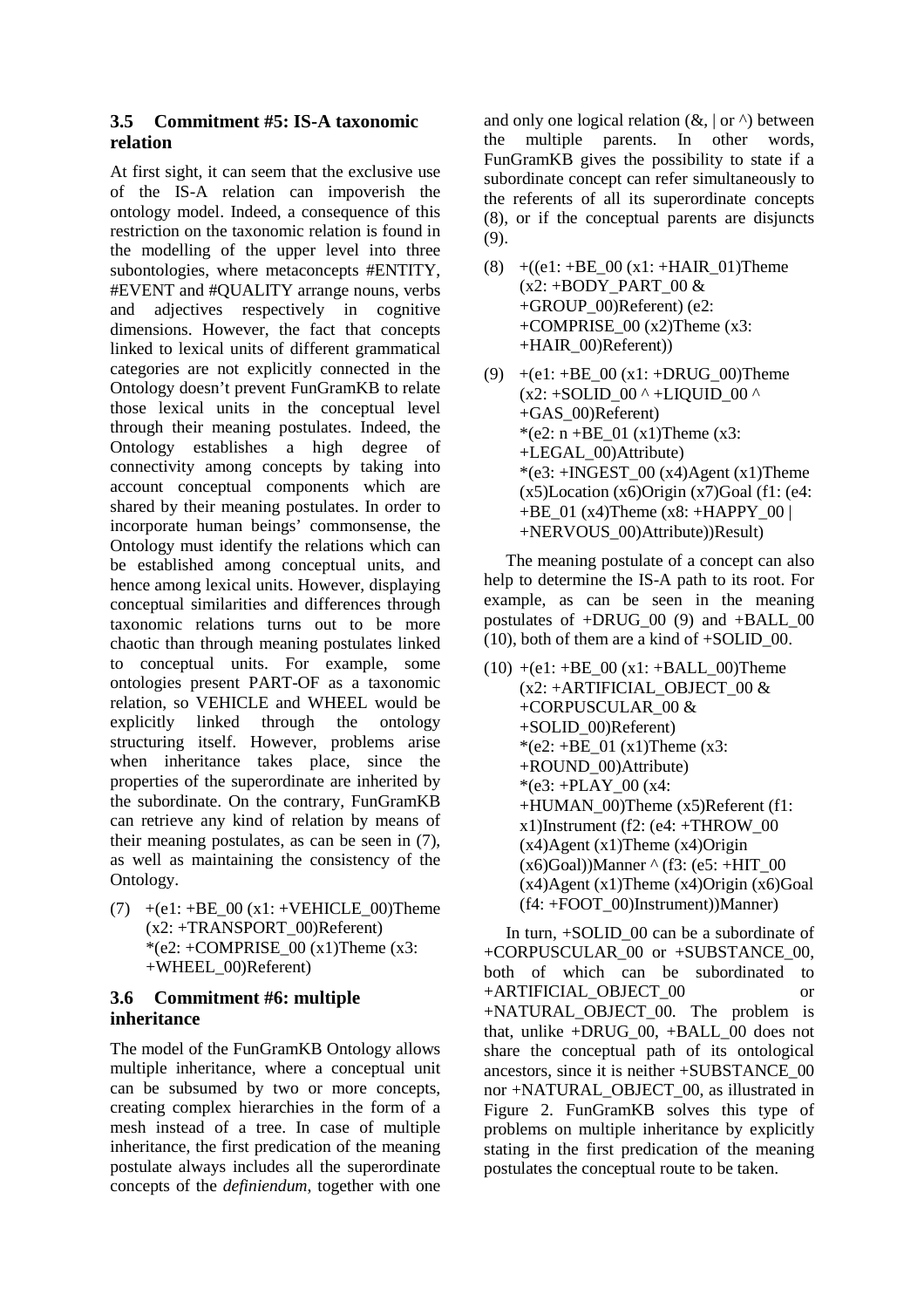

Figure 2. A sample of complex multiple inheritance.

#### **3.7 Commitment #7: non-monotonic inheritance**

Non-monotonicity is a key issue in human reasoning, because it permits the withdrawal of conclusions which are true just for the typical members of a particular class. On the contrary, monotonic inheritance is not able to deal with the intrinsic properties of middle-level concepts in the ontology, because this type of inheritance doesn't admit exceptions to inherited default values.

Non-monotonic logics is an umbrella term for a family of formalisms based on default reasoning, where the system can override previous beliefs in the light of further information. Although non-monotonic logics has been widely developed in the last thirty years, resulting in formalisms such as circumscription (McCarthy, 1980), default logic (Reiter, 1980) and autoepistemic logic (Moore, 1983), most of these models involve a high computational cost when being implemented in working applications which require knowledge representation. On the contrary, and despite its less-expressive power, the simplicity of defeasible logic makes it one of the most efficient non-monotonic reasoning model for NLP (Antoniou et al., 2000; Maher et al., 2001). Defeasible reasoning allows the  $2001$ ). Defeasible reasoning possibility of working with incomplete

information, so a closed-world assumption cannot be applied.

There are usually three types of rules in a defeasible theory: strict rules, defeasible rules and defeaters. Strict rules are law-like rules, which have no exceptions: e.g. whales are mammals, circles are round. On the other hand, defeasible rules can be defeated by contrary evidence: e.g. birds typically fly. Finally, defeaters are used to block some defeasible rules in order to prevent some conclusions. For example, a rule such as "if an animal is heavy, then it may not be able to fly" may override the conclusion drawn from the defeasible rule "birds typically fly". The superiority relation, in which a superior rule may override an inferior one, can be expressed by means of rules (e.g.  $r<sub>2</sub>$ )  $>$  r<sub>1</sub>, in case rules can be labelled) or a superiority operator.

In FunGramKB, each predication taking part in a meaning postulate is preceded by a reasoning operator in order to state if the predication is strict (+) or defeasible (\*). The FunGramKB reasoning engine handles predications as rules, allowing monotonic reasoning with strict predications, and nonmonotonic with defeasible predications. The superiority relation is not explicitly stated in the predications, but the priority principle is applied at the different levels of the MicroKnowing to resolve conflicts between predications.

## *4 Conclusions*

The definition of these methodological criteria in the analysis and design phases of the FunGramKB Ontology and the strict application of these guidelines in the development phase contributed to avoid some common errors in conceptual modelling. Moreover, the conceptual acquisition process is much easier when ontology development takes place under a user-friendly interface. Finally, knowledge engineers emphasize the importance of performing an ontology analysis (Noy and McGuinness, 2001). In this respect, the FunGramKB Ontology is provided with some diagnosis tools for checking the most common errors and inconsistencies during the ontology development, and thus validating computationally the ontological commitments described in this paper.

#### *Acknowledgements*

Financial support for this research has been